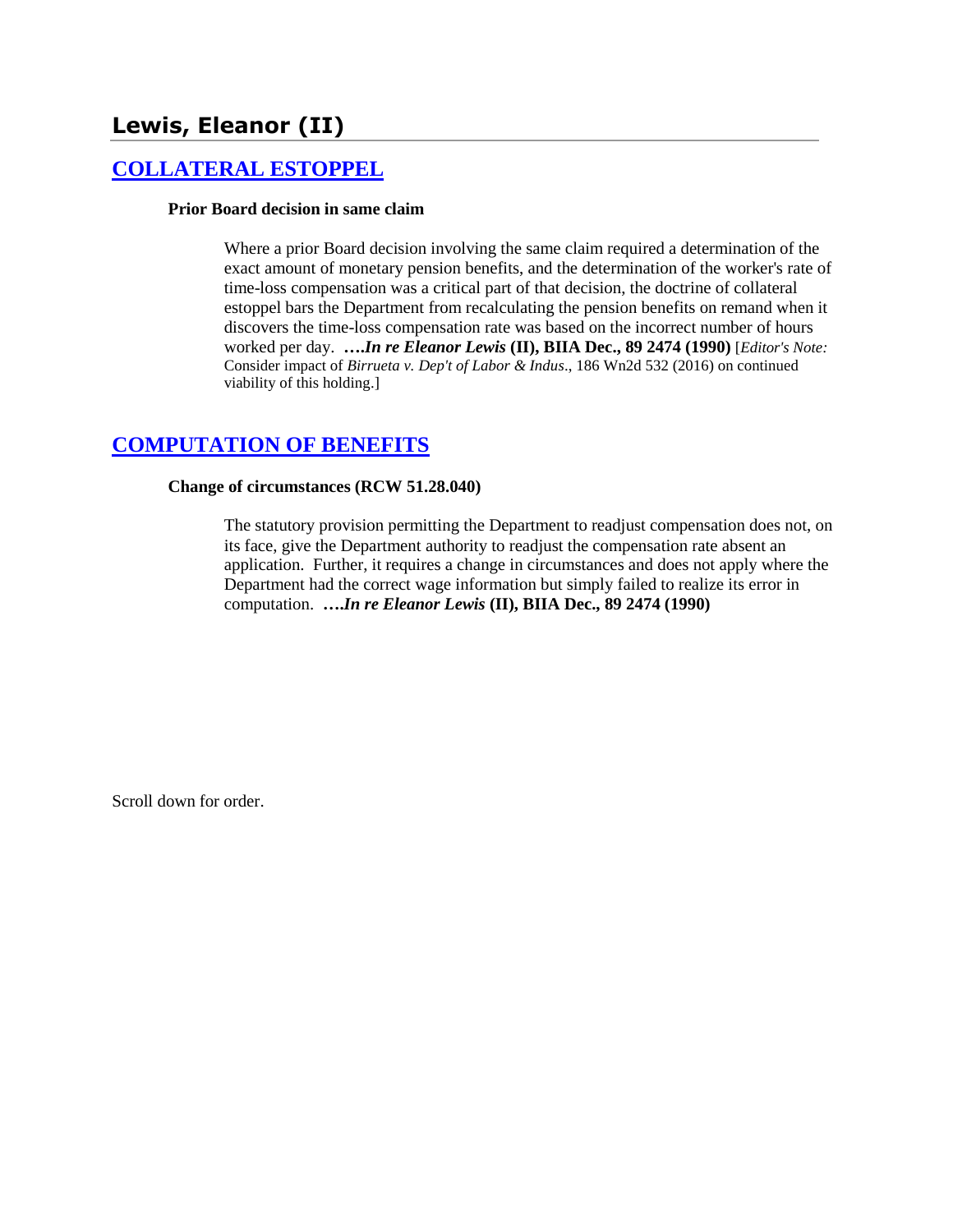### **BEFORE THE BOARD OF INDUSTRIAL INSURANCE APPEALS STATE OF WASHINGTON**

**)**

**IN RE: ELEANOR LEWIS ) DOCKET NO. 89 2474**

**CLAIM NO. H 614547 ) DECISION AND ORDER**

APPEARANCES:

Claimant, Eleanor Lewis, by Patrick R. McMullen

Employer, Community Homewell, Inc., None

Department of Labor and Industries, by The Attorney General, per Stephen A. Eggerman, Assistant

This is an appeal filed by the claimant, Eleanor Lewis, on June 14, 1989 from an order of the Department of Labor and Industries dated June 9, 1989 which determined that the Department's method of computing the claimant's pension benefits based upon a monthly wage of \$341.00 at the time of injury was correct. **REVERSED AND REMANDED**.

## **EVIDENTIARY AND PROCEDURAL MATTERS**

Pursuant to RCW 51.52.104 and RCW 51.52.106, this matter is before the Board for review and decision on a timely Petition for Review filed by the claimant to a Proposed Decision and Order issued on December 11, 1989 in which the order of the Department dated June 9, 1989 was affirmed.

The parties have been before the Board in two previous appeals - Docket No. 86 0076 and Docket No. 86 4139. In Docket No. 86 0076 the Board entered an Order On Agreement of Parties dated July 18, 1986 which directed that the claimant be classified as permanently and totally disabled effective February 13, 1982. In Docket No. 86 4139, the issue before the Board was whether the Department was correct in charging the sum of \$24,113.49, which had previously been paid Ms. Lewis as a permanent partial disability award, against the pension reserve, pursuant to RCW 51.32.080(2). In that appeal, we concluded as follows:

> The record establishes that the last monthly permanent partial disability payment to the claimant was on June 6, 1986, and that as of that date she would have received a total of \$22,564.37 in permanent total disability payments had she been awarded a pension back in February, 1982, the date of "first instance", instead of a permanent partial disability award. As previously noted, the permanent partial disability compensation paid to the claimant, including interest, totaled \$24,113.49. Accordingly, applying the plain and unambiguous language of the statute, the "portion of the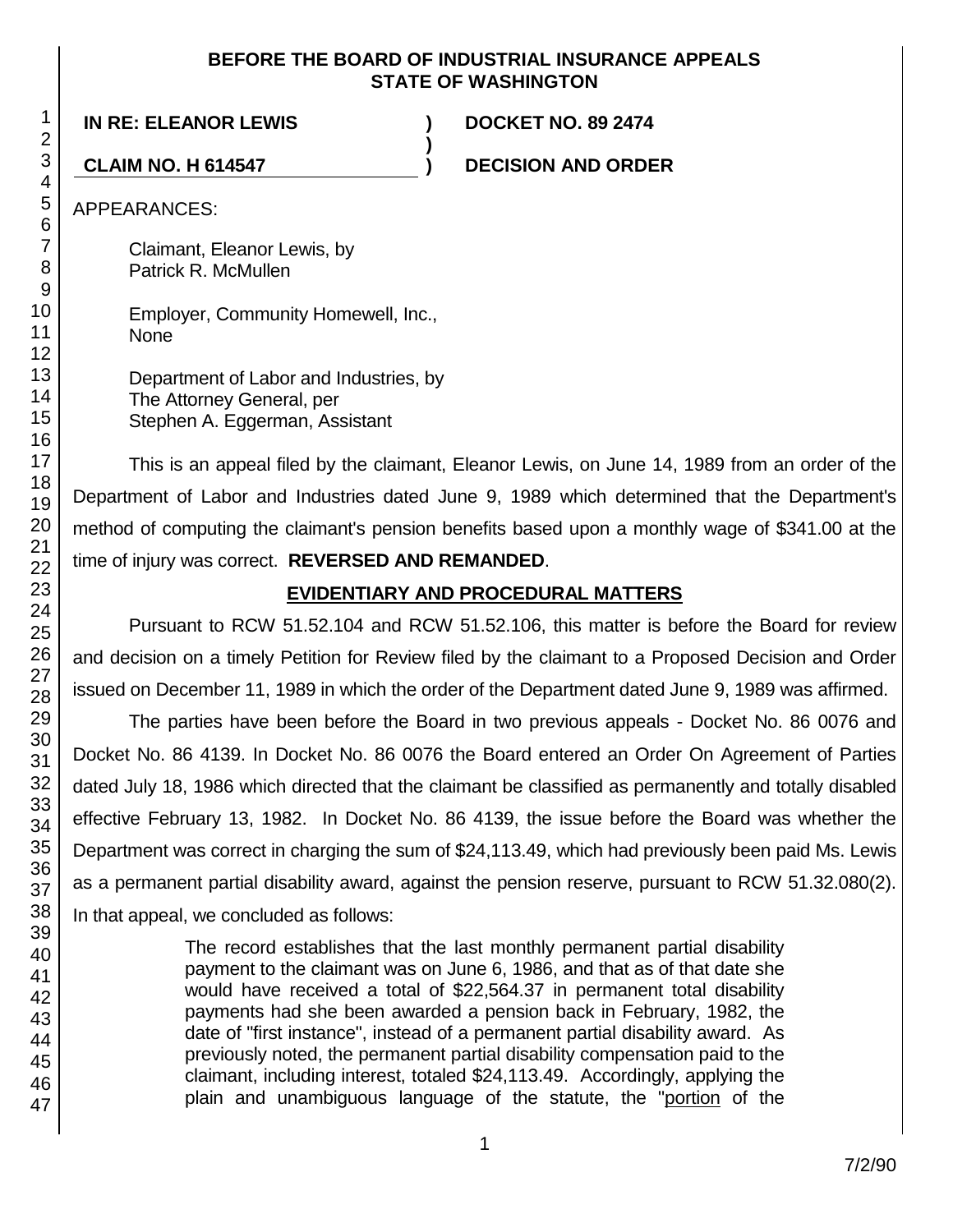permanent partial disability compensation which exceeds the amount that would have been paid...if total permanent disability had been paid in the first instance" amounts to \$1,549.12 in this case, and that sum therefore constitutes the charge which is to be properly deducted from the claimant's pension reserve for and on account of the prior permanent partial disability award.

In re Eleanor Lewis, Dckt. No. 86 4139 (January 28, 1988) at 3-4. The claim was then remanded to the Department with instructions to "recalculate the claimant's pension based upon a charge of \$1,549.12 to her pension reserve, with the remaining \$22,564.37 of the permanent partial disability compensation previously paid to the claimant to be credited and offset against the retroactive pension compensation otherwise due the claimant." In re Eleanor Lewis, Dckt. No. 86 4139(January 28, 1988) at 6.

After the remand the Department noticed that the employer's report of accident form, received by the Department on November 27, 1979, showed that claimant only worked five hours per day at \$3.10 per hour. The Department had previously calculated claimant's pension benefits, based upon an eight hour work day. Thus the Department proceeded to recalculate the claimant's pension benefits, based on a monthly wage of \$341.00 at the time of injury, rather than \$540.60. Ms. Lewis protested, the Department responded by adhering to its decision to use the lesser amount, and the instant appeal has resulted.

### **DECISION**

Ms. Lewis asserts that, based on the prior decision in Docket No. 86 4139, the Department is required to pay pension benefits based on the eight hour workday calculations. The industrial appeals judge concluded that the Department was not barred by the doctrine of collateral estoppel and could recalculate the claimant's earnings and, consequently, her pension benefits. We disagree.

Collateral estoppel bars the "relitigation of an issue or determinative fact after the party estopped has had a full and fair opportunity to present a case". McDaniels v. Carlson, 108 Wn.2d 299,303 (1987). For collateral estoppel to apply, the following questions must be answered affirmatively:

- (1) Was the issue decided in the prior adjudication identical with the one presented in the action in question?
- (2) Was there a final judgment on the merits?
- (3) Was the party against whom the plea is asserted a party or in privity with the party to the prior adjudication?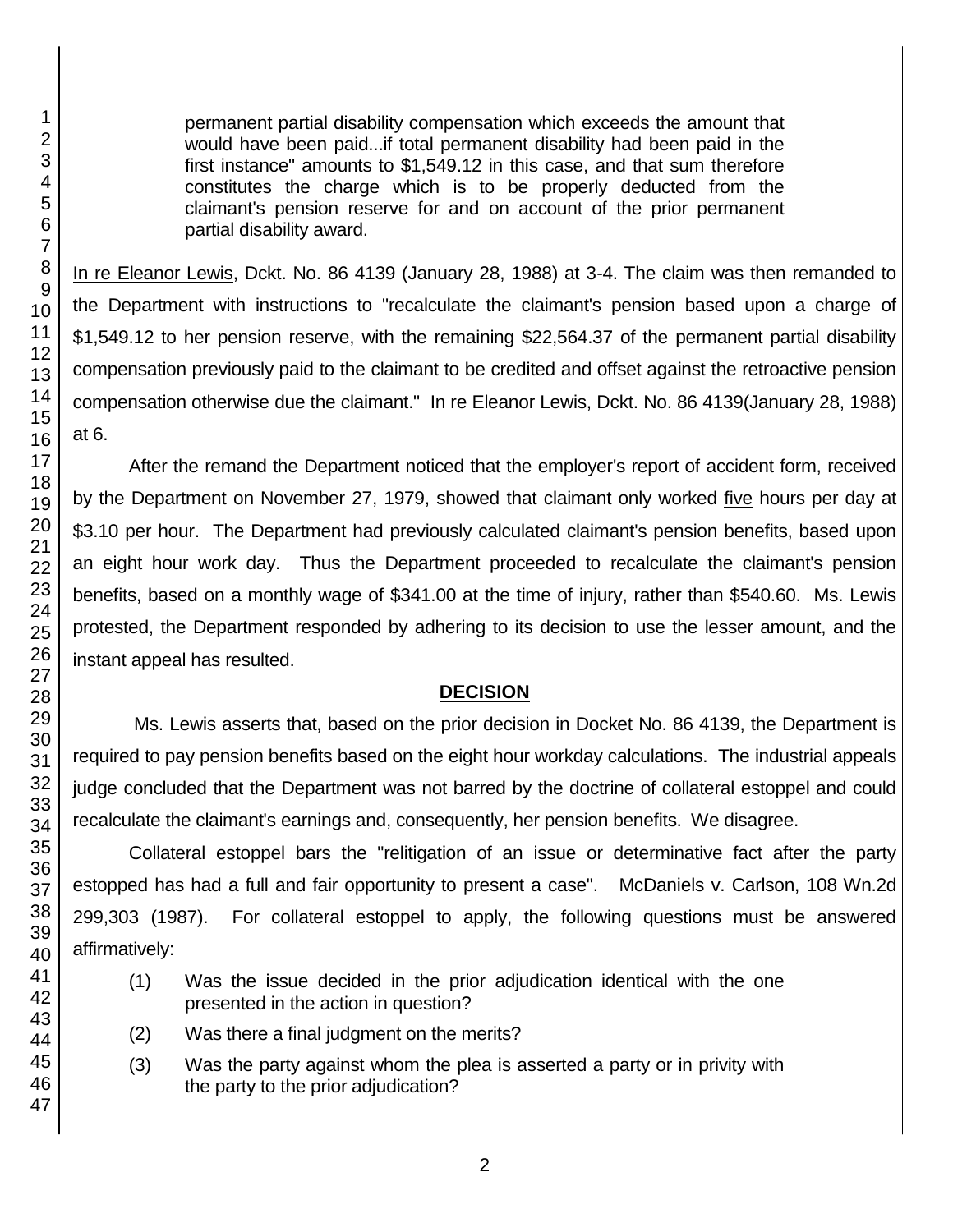(4) Will the application of the doctrine not work an injustice on the party against whom the doctrine is to be applied?

### Rains v. State, 100 Wn.2d 660,665 (1983).

Resolution of the issue raised in Docket No. 86 4139 required a determination of the exact monetary amount of pension benefits, i.e., \$22,564.37, which the claimant would have received, had the Department initially placed her on a pension in February of 1982 rather than closing the claim with a permanent partial disability award. The figure of \$22,564.37 was arrived at by determining Ms. Lewis' wages, her marital status, and the number of dependent children at the time of her injury. Indeed, in Docket No. 86 4139 the Department presented the testimony of Beverly M. Lewis, a pension benefit supervisor with the Department, who testified that the claimant's rate of time loss compensation "was based on a monthly wage of \$540.60 a month". 5/27/87 Tr. at 5.

The Department argues that collateral estoppel does not apply because "the issue of the amount of hours the claimant was working was not litigated at the Board level in the original action, but were merely "evidentiary facts and collateral to the issue in the original claim". Department's Reply to Petition for Review, p. 2, lines 5-8 (citing McDaniels, at 305). We do not accept the Department's characterization of the evidence. Without a determination of the claimant's monthly wages at the time of her injury it would have been impossible to calculate the figure of \$22,564.37, i.e., the benefits Ms. Lewis would have received had she initially been placed on the pension rolls in February of 1982. That calculation was critical to our determination in the prior appeal that Ms. Lewis' pension reserve should be reduced by \$1549.12, the difference between \$24,113.49 and \$22,564.37. Thus, the amount of claimant's wages at the time of her injury was not an "evidentiary fact" which was "merely collateral to the original claim" but was, instead, an "ultimate fact", that is, a fact "directly at issue in the first controversy upon which the claim rests". McDaniels, supra, at 305-306. The collateral estoppel doctrine therefore applies.

In making this determination we are mindful of the difficulty in distinguishing ultimate facts from evidentiary facts. Phillip A. Trautman in his article Claim and Issue Preclusion in Civil Litigation in Washington, 60 Wash.L.Rev. 805 (1985) notes this difficulty and suggests a different approach. Trautman states:

> [T]he appropriate question,. . . is not whether ultimate or evidentiary facts are involved, but whether the issue was actually recognized by the parties as important and by the judge as necessary to the first judgment. If so, the determination should be conclusive, with an important qualification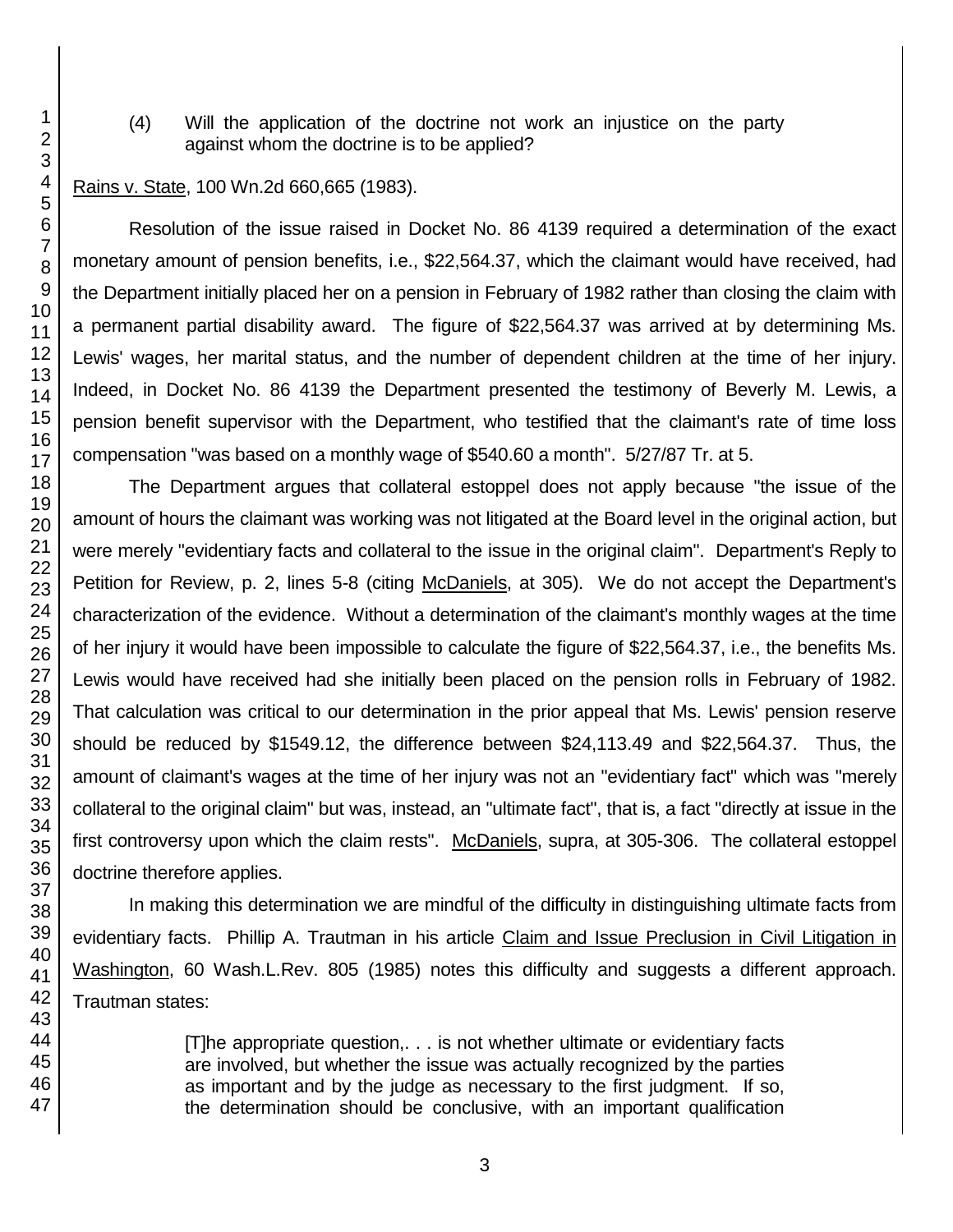being whether the significance of the issue for purposes of subsequent action was sufficiently foreseeable at the time of the first action.

Trautman, 60 Wash.L.Rev. 805, at 835.

Applying this approach, we believe that it was not only reasonably foreseeable but obvious that the determination of the claimant's wages at the time of her injury would determine the subsequent calculation of her pension benefits. Although review of the record in the original proceeding does not indicate any dispute as to Ms. Lewis' wages, it is important to note that if the Department had presented the monthly wage figure which it presently contends is correct, the Department would have been entitled to a much larger reduction of the pension reserve pursuant to RCW 51.32.080(2). It was therefore of considerable importance to the Department to present any evidence it may have had that the claimant's wages were not \$540.60 per month as testified to by the Department's own witness.

The Department also apparently contends that it has authority to recalculate Ms. Lewis' pension benefits pursuant to RCW 51.28.040 which states:

> If change of circumstances warrants an increase or rearrangement of compensation, like application shall be made therefor. Where the application has been granted, compensation and other benefits if in order shall be allowed for periods of time up to sixty days prior to the receipt of such application.

Initially we note that the statute does not on its face give authority to the Department to adjust compensation, absent an application for such an adjustment. Secondly, we are not aware of any "change" in Ms. Lewis' circumstances which would justify a "rearrangement of compensation". Indeed, as the parties' stipulation indicates, the Department has had the correct wage information in hand since November 27, 1979, but simply failed to realize its apparent error until sometime after our January 28, 1988 decision in Docket No. 86 4139.

Finally, the Department argues that pursuant to RCW 51.32.060 the Department is required to pay pension benefits based upon the wages of the worker at the time of the industrial injury. This is of course true. However, as a matter of law, the Department is precluded from arguing that the claimant's wages were not \$540.60 at the time of her injury.

The Department order is incorrect and must be reversed. We adopt Findings of Fact Nos. 1, 2, and 3 and Conclusion of Law No. 1. We make the following additional Findings of Fact and Conclusions of Law: